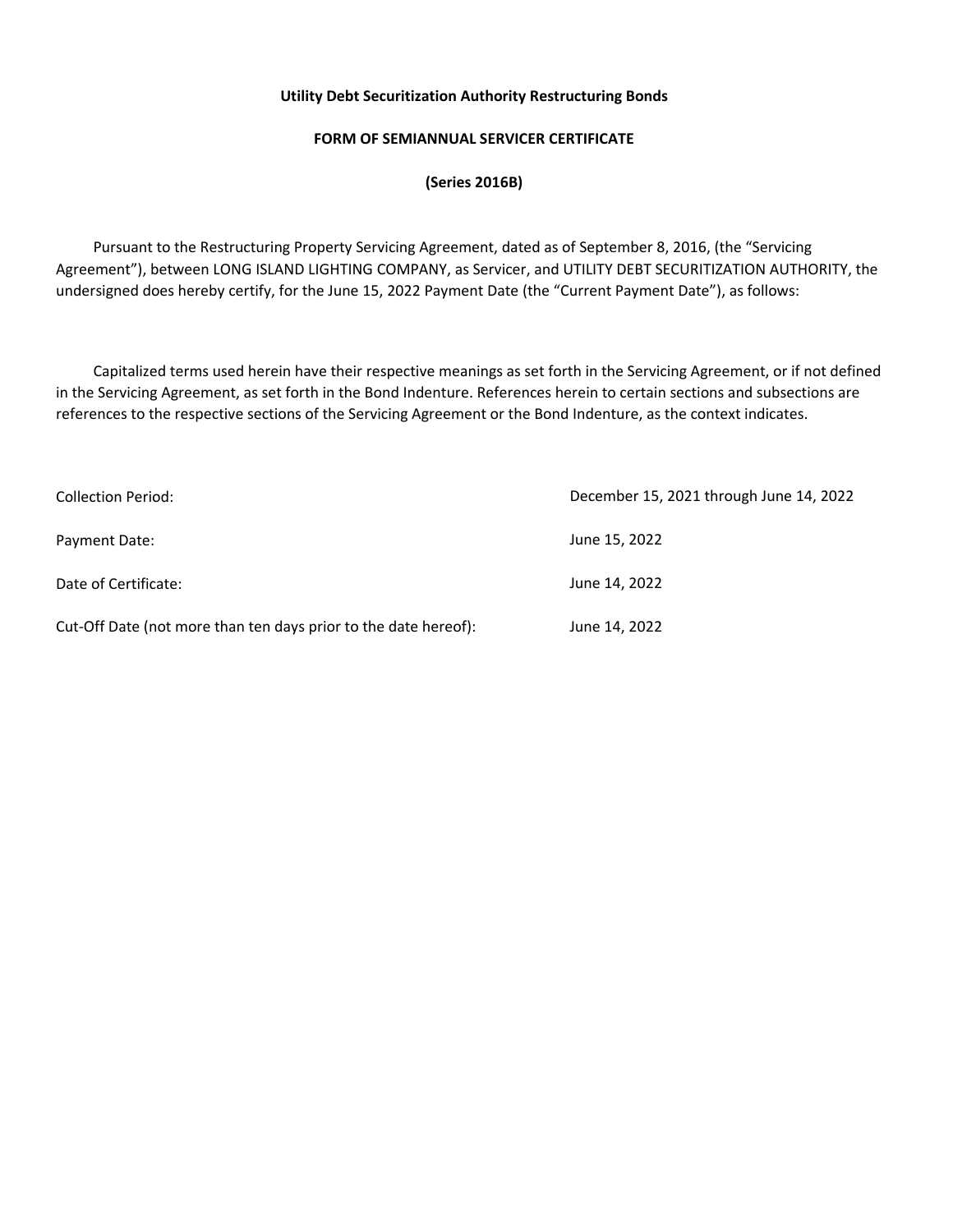## **FORM OF SEMIANNUAL SERVICER CERTIFICATE**

#### **(Series 2016B)**

- (a) Available Amounts on Deposit in Collection Account (including Excess Funds Subaccount) as of Cut-Off Date (June 14, 2022): \$57,878,239.63
- (b) Actual or Estimated Remittances from the date in (a) above through the Servicer Business Date preceding Current Payment Date: \$0.00
- (c) Total Amounts Available to Trustee for Payment of Bonds and Other Ongoing Financing Costs: \$57,878,239.63 + \$6,568,515.26 (reserve fund) = \$64,446,754.89
- (d) Allocation of Available Amounts as of Current Payment Date allocable to payment of principal and interest on Bonds on Current Payment Date:

|        | <b>Principal Due</b> | <b>Interest</b> | <b>Total Principal + Interest</b> |
|--------|----------------------|-----------------|-----------------------------------|
| $T-4$  | \$0.00               | \$0.00          | \$0.00                            |
| $T-5$  | 0.00                 | 0.00            | 0.00                              |
| $T-6$  | 0.00                 | 0.00            | 0.00                              |
| $T-7$  | 0.00                 | 0.00            | 0.00                              |
| $T-8$  | 0.00                 | 0.00            | 0.00                              |
| $T-9$  | 44,930,000.00        | 1,123,250.00    | 46,053,250.00                     |
| $T-10$ | 0.00                 | 1,151,250.00    | 1,151,250.00                      |
| $T-11$ | 0.00                 | 323,250.00      | 323,250.00                        |
| $T-12$ | 0.00                 | 331,375.00      | 331,375.00                        |
| $T-13$ | 0.00                 | 73,500.00       | 73,500.00                         |
| $T-14$ | 0.00                 | 75,250.00       | 75,250.00                         |
| T-15   | 0.00                 | 916,125.00      | 916,125.00                        |
| $T-16$ | 0.00                 | 108,750.00      | 108,750.00                        |
| $T-17$ | 0.00                 | 670,750.00      | 670,750.00                        |
| $T-18$ | 0.00                 | 704,625.00      | 704,625.00                        |
| $T-19$ | 0.00                 | 200,000.00      | 200,000.00                        |
| $T-20$ | 0.00                 | 388,750.00      | 388,750.00                        |
| Total: | \$44,930,000.00      | \$6,066,875.00  | \$50,996,875.00                   |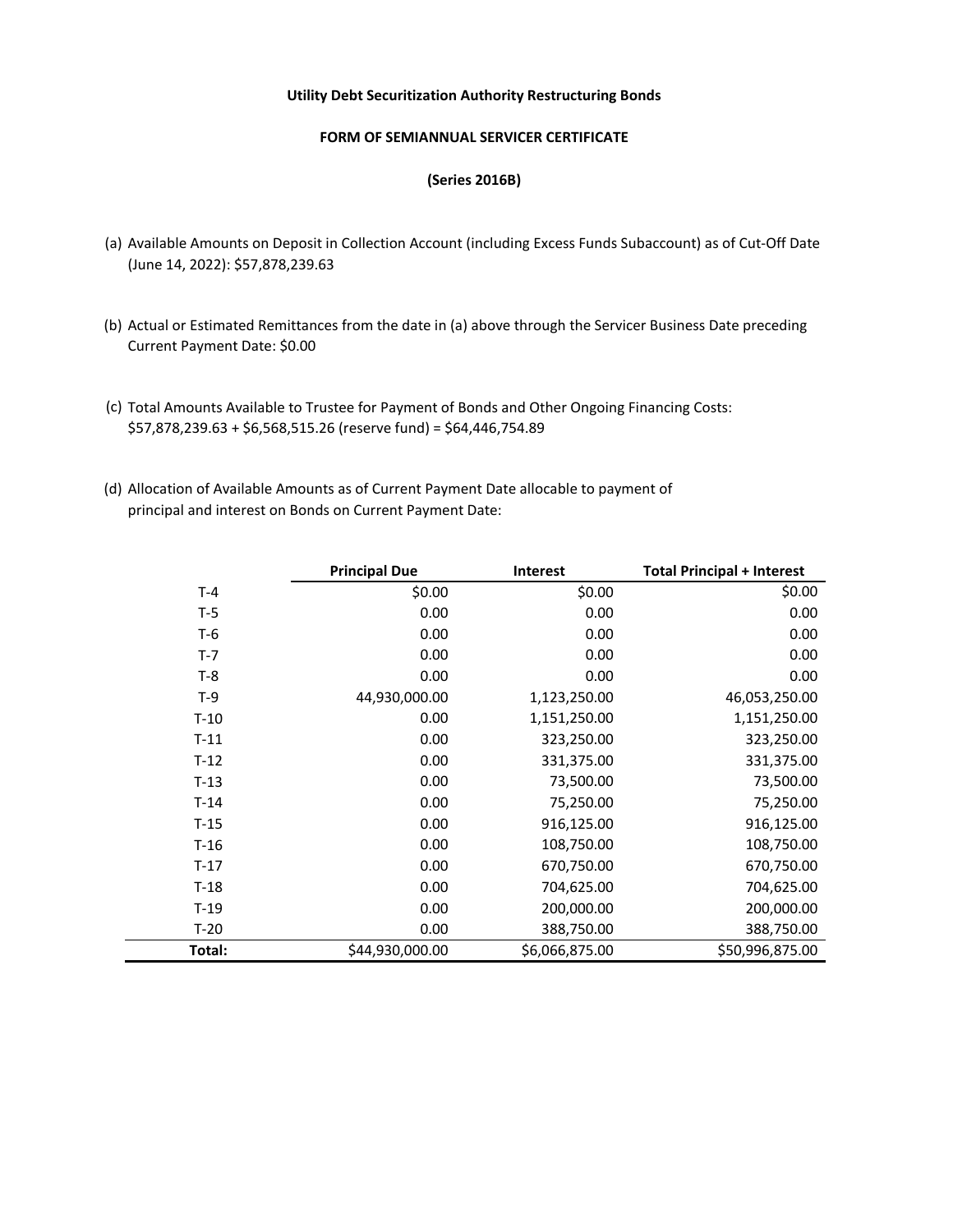## **FORM OF SEMIANNUAL SERVICER CERTIFICATE**

**(Series 2016B)** 

(e) Outstanding Amount of Bonds prior to, and after giving effect to the payment on the Current Payment Date and the difference, if any, between the Outstanding Amount specified in the Expected Amortization Schedule (after giving effect to payments to be made on such Payment Date set forth above) and the Principal Balance to be Outstanding (following payment on Current Payment Date):

|         | Principal outstanding (as of | <b>Principal outstanding (following</b> |  |
|---------|------------------------------|-----------------------------------------|--|
|         | the                          | the payment on the Current              |  |
|         | date of this certificate):   | <b>Payment Date):</b>                   |  |
| $T-4$   | \$0.00                       | \$0.00                                  |  |
| $T-5$   | 0.00                         | 0.00                                    |  |
| $T-6$   | 0.00                         | 0.00                                    |  |
| $T - 7$ | 0.00                         | 0.00                                    |  |
| $T-8$   | 0.00                         | 0.00                                    |  |
| $T-9$   | 44,930,000.00                | 0.00                                    |  |
| $T-10$  | 46,050,000.00                | 46,050,000.00                           |  |
| $T-11$  | 12,930,000.00                | 12,930,000.00                           |  |
| $T-12$  | 13,255,000.00                | 13,255,000.00                           |  |
| $T-13$  | 2,940,000.00                 | 2,940,000.00                            |  |
| $T-14$  | 3,010,000.00                 | 3,010,000.00                            |  |
| $T-15$  | 36,645,000.00                | 36,645,000.00                           |  |
| $T-16$  | 4,350,000.00                 | 4,350,000.00                            |  |
| $T-17$  | 26,830,000.00                | 26,830,000.00                           |  |
| $T-18$  | 28,185,000.00                | 28,185,000.00                           |  |
| $T-19$  | 10,000,000.00                | 10,000,000.00                           |  |
| $T-20$  | 15,550,000.00                | 15,550,000.00                           |  |
| Total:  | \$244,675,000.00             | \$199,745,000.00                        |  |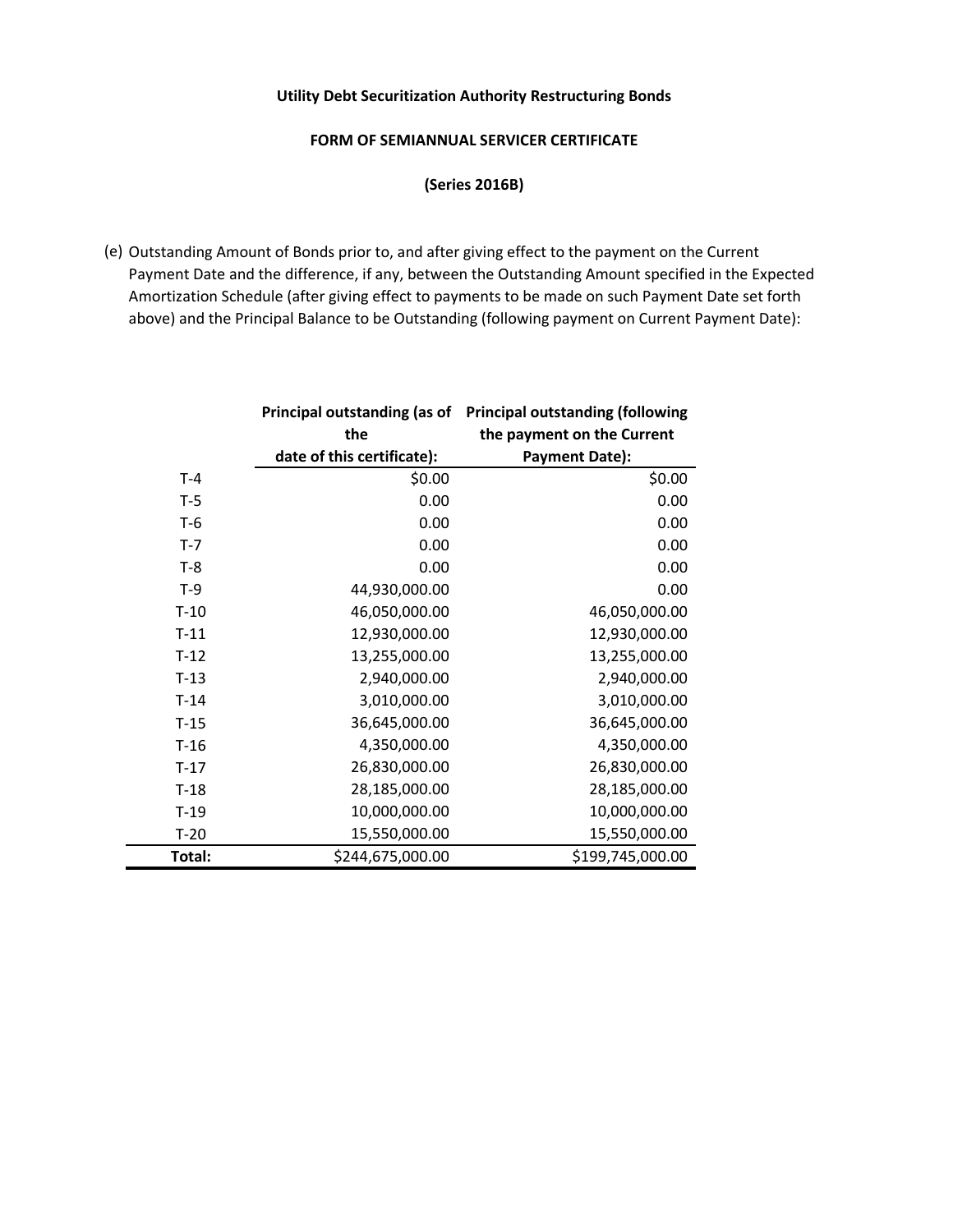### **FORM OF SEMIANNUAL SERVICER CERTIFICATE**

## **(Series 2016B)**

(f) Difference between (e) above and Outstanding Amount specified in the Expected Amortization Schedule:

| $T-4$  | \$0.00 |
|--------|--------|
| $T-5$  | 0.00   |
| $T-6$  | 0.00   |
| $T-7$  | 0.00   |
| $T-8$  | 0.00   |
| $T-9$  | 0.00   |
| $T-10$ | 0.00   |
| $T-11$ | 0.00   |
| $T-12$ | 0.00   |
| $T-13$ | 0.00   |
| $T-14$ | 0.00   |
| $T-15$ | 0.00   |
| $T-16$ | 0.00   |
| $T-17$ | 0.00   |
| $T-18$ | 0.00   |
| $T-19$ | 0.00   |
| $T-20$ | 0.00   |
| Total: | \$0.00 |

(g) All other transfers to be made on the Current Payment Date, including amounts to be paid to the Bond Trustee and to the Servicer pursuant to Section 8.02(e) of the Bond Indenture:

# **Ongoing Financing Costs:**

| Administrative Fee             | \$<br>50,000.00 |
|--------------------------------|-----------------|
| Servicer Fees and Expenses     | 117,330.00      |
| <b>Accounting Fees</b>         | 0.00            |
| <b>Rating Agency Fees</b>      | 0.00            |
| <b>Bond Counsel</b>            | 0.00            |
| <b>Administration Expenses</b> | 0.00            |
| Bond Trustee Fee and Expenses  | 24,000.00       |
| <b>Total</b>                   | \$191,330.00    |
|                                |                 |